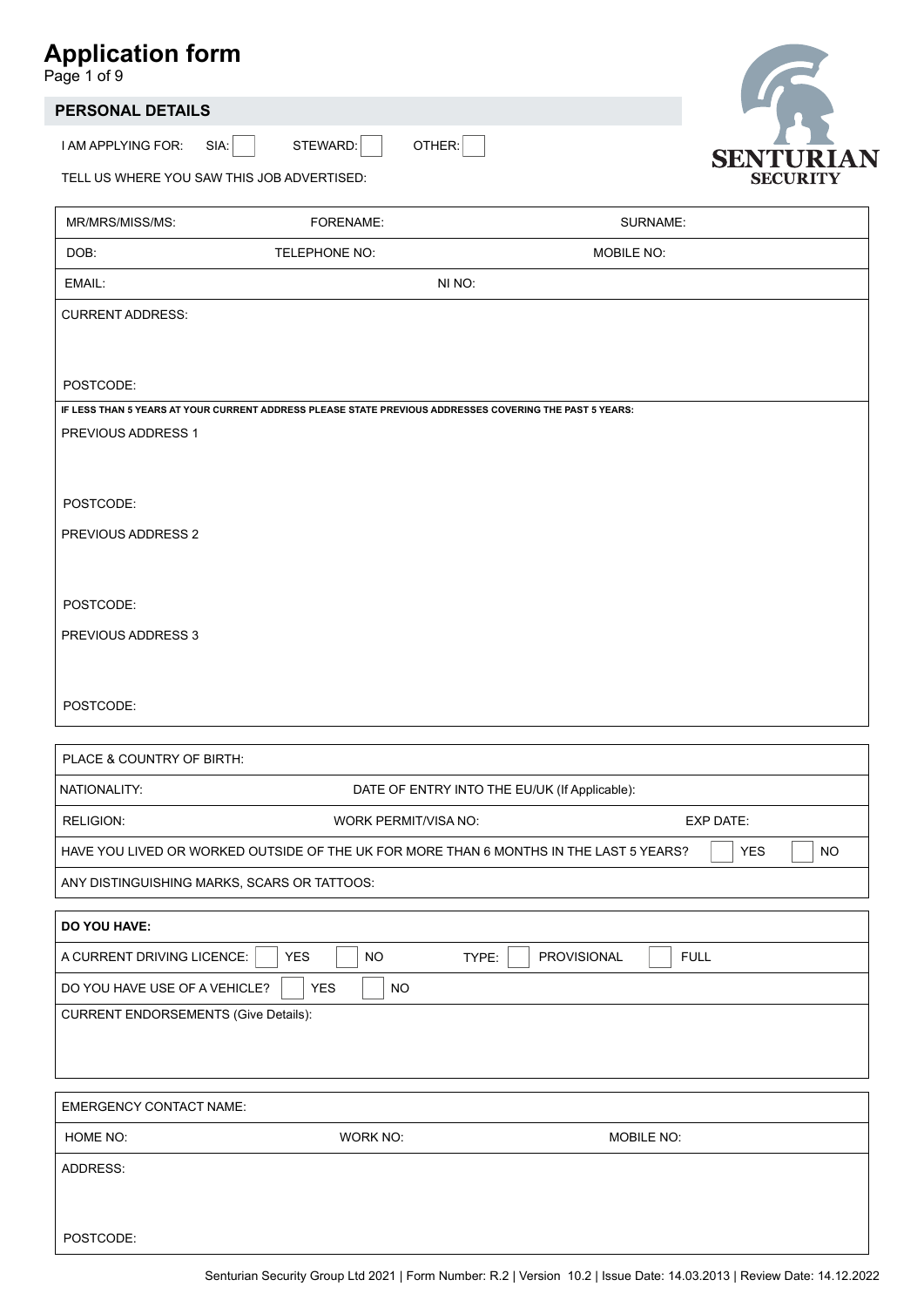Page 2 of 9

# **EDUCATION AND QUALIFICATIONS**



| QUALIFICATION / COURSE DETAILS | DATE FROM | DATE TO | <b>GRADE / RESULT</b> |
|--------------------------------|-----------|---------|-----------------------|
|                                |           |         |                       |
|                                |           |         |                       |
|                                |           |         |                       |
|                                |           |         |                       |
|                                |           |         |                       |
|                                |           |         |                       |
|                                |           |         |                       |
|                                |           |         |                       |
|                                |           |         |                       |
|                                |           |         |                       |
|                                |           |         |                       |
|                                |           |         |                       |
|                                |           |         |                       |
|                                |           |         |                       |

### **PREVIOUS SECURITY QUALIFICATIONS**

DO YOU HAVE ANY OF THE FOLLOWING CERTIFICATES

|                            | NVQ/SVQ IN SECURITY, SAFETY AND LOSS PREVENTION         | <b>YES</b> | I FVFI ·  |                     | NO. |
|----------------------------|---------------------------------------------------------|------------|-----------|---------------------|-----|
|                            | C&G PROFESSIONAL/ADVANCED SECURITY OFFICER              | <b>YES</b> | NO.       |                     |     |
|                            | SKILLS FOR SECURITY/SITO BASIC JOB TRAINING CERTIFICATE | <b>YES</b> | NO.       | DATE COMPLETED:     |     |
| <b>CONFLICT MANAGEMENT</b> |                                                         | <b>YES</b> | NO.       | DATE COMPLETED:     |     |
| <b>FIRST AID</b>           | I FVFI ·                                                | <b>YES</b> | <b>NO</b> | <b>EXPIRY DATE:</b> |     |
| <b>FIRE FIGHTING</b>       | I FVFI ·                                                | <b>YES</b> | NO.       | <b>EXPIRY DATE:</b> |     |

## **LICENSE STATUS**

HAVE YOU APPLIED FOR AN SIA LICENSE? YES | NO REFERENCE NO & TYPE:

| DO YOU HOLD ANY OF THE FOLLOWING |            |           | <b>LICENSE NUMBER:</b> | <b>EXPIRY DATE:</b> |
|----------------------------------|------------|-----------|------------------------|---------------------|
| SIA DOOR SUPERVISOR LICENSE      | <b>YES</b> | <b>NO</b> |                        |                     |
| SIA SECURITY GUARDING LICENSE    | <b>YES</b> | <b>NO</b> |                        |                     |
| SIA CCTV LICENSE                 | <b>YES</b> | <b>NO</b> |                        |                     |
| SIA CLOSE PROTECTION LICENCE     | <b>YES</b> | <b>NO</b> |                        |                     |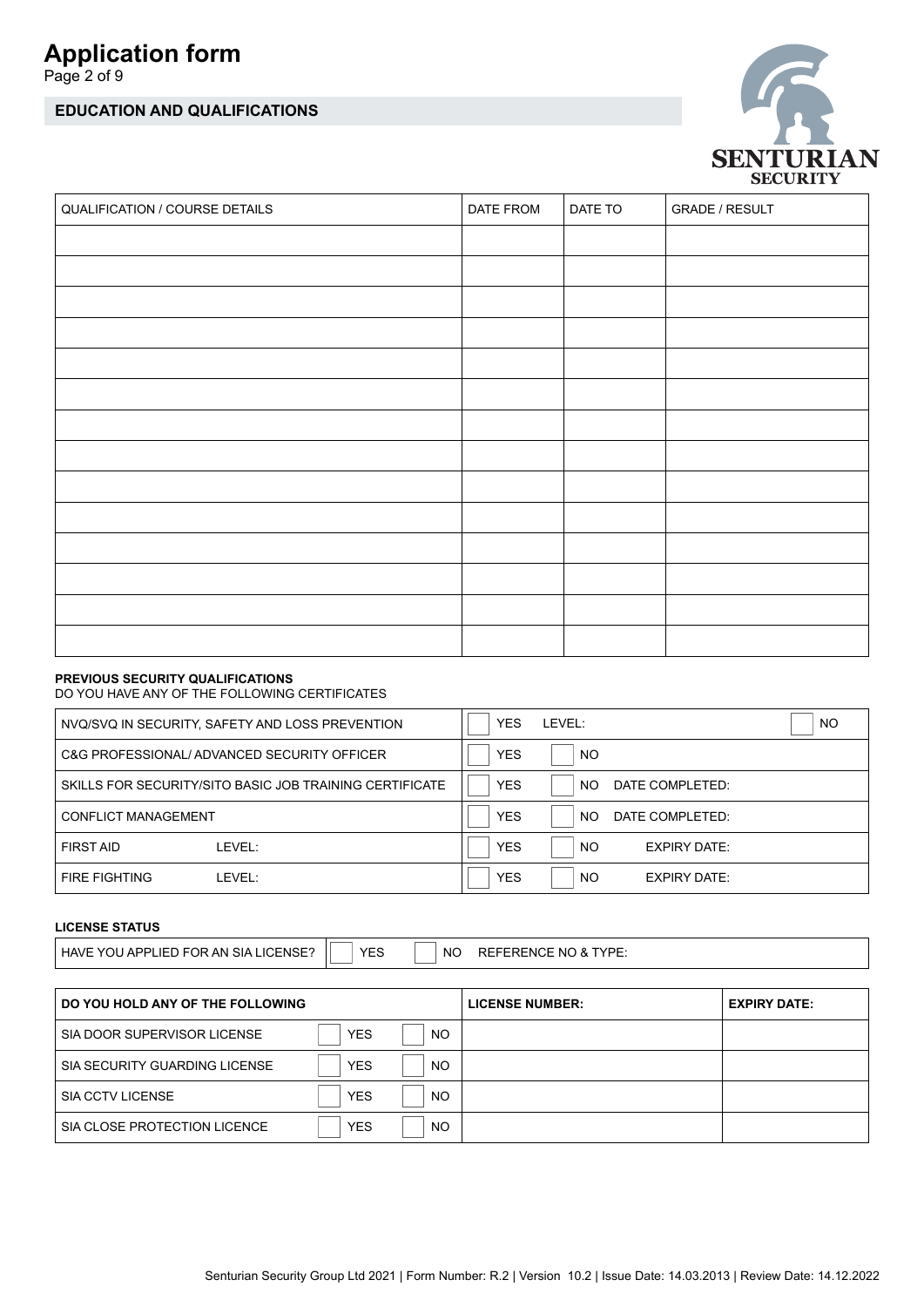Page 3 of 9

## **EMPLOYMENT RECORD**

#### **YOUR EMPLOYMENT HISTORY FOR THE LAST 5 YEARS (START WITH MOST RECENT)**

IMPORTANT: FULL ADDRESS AND CONTACT TELEPHONE NUMBERS ARE REQUIRED. IF YOU ARE STILL EMPLOYED PLEASE GIVE NOTICE PERIOD.

NB: The information on this form is gathered to facilitate screening in accordance with BS 7858 and in order to determine whether individuals are suitable to be employed in a secure environment. Deliberate and negligent omissions may be deemed Gross Misconduct and may result in instant dismissal.

MAY WE APPROACH YOUR CURRENT EMPLOYER FOR A REFERENCE BEFORE YOUR NOTICE PERIOD ENDS?  $\Box$  YES  $\Box$  NO

| <b>EMPLOYER</b>        | START DATE   END DATE | COMPANY NAME AND ADDRESS   REASON FOR LEAVING |  |
|------------------------|-----------------------|-----------------------------------------------|--|
| CONTACT PERSON / TITLE |                       |                                               |  |
|                        |                       |                                               |  |
|                        |                       |                                               |  |
| YOUR JOB TITLE:        |                       |                                               |  |
| CONTACT PERSON / TITLE |                       |                                               |  |
|                        |                       |                                               |  |
|                        |                       |                                               |  |
| YOUR JOB TITLE:        |                       |                                               |  |
| CONTACT PERSON / TITLE |                       |                                               |  |
|                        |                       |                                               |  |
|                        |                       |                                               |  |
| YOUR JOB TITLE:        |                       |                                               |  |
|                        |                       |                                               |  |
| CONTACT PERSON / TITLE |                       |                                               |  |
|                        |                       |                                               |  |
| YOUR JOB TITLE:        |                       |                                               |  |
|                        |                       |                                               |  |
| CONTACT PERSON / TITLE |                       |                                               |  |
|                        |                       |                                               |  |
| YOUR JOB TITLE:        |                       |                                               |  |
|                        |                       |                                               |  |
| CONTACT PERSON / TITLE |                       |                                               |  |
|                        |                       |                                               |  |
| YOUR JOB TITLE:        |                       |                                               |  |
|                        |                       |                                               |  |
| CONTACT PERSON / TITLE |                       |                                               |  |
|                        |                       |                                               |  |
| YOUR JOB TITLE:        |                       |                                               |  |
|                        |                       |                                               |  |
| CONTACT PERSON / TITLE |                       |                                               |  |
|                        |                       |                                               |  |
| YOUR JOB TITLE:        |                       |                                               |  |
|                        |                       |                                               |  |

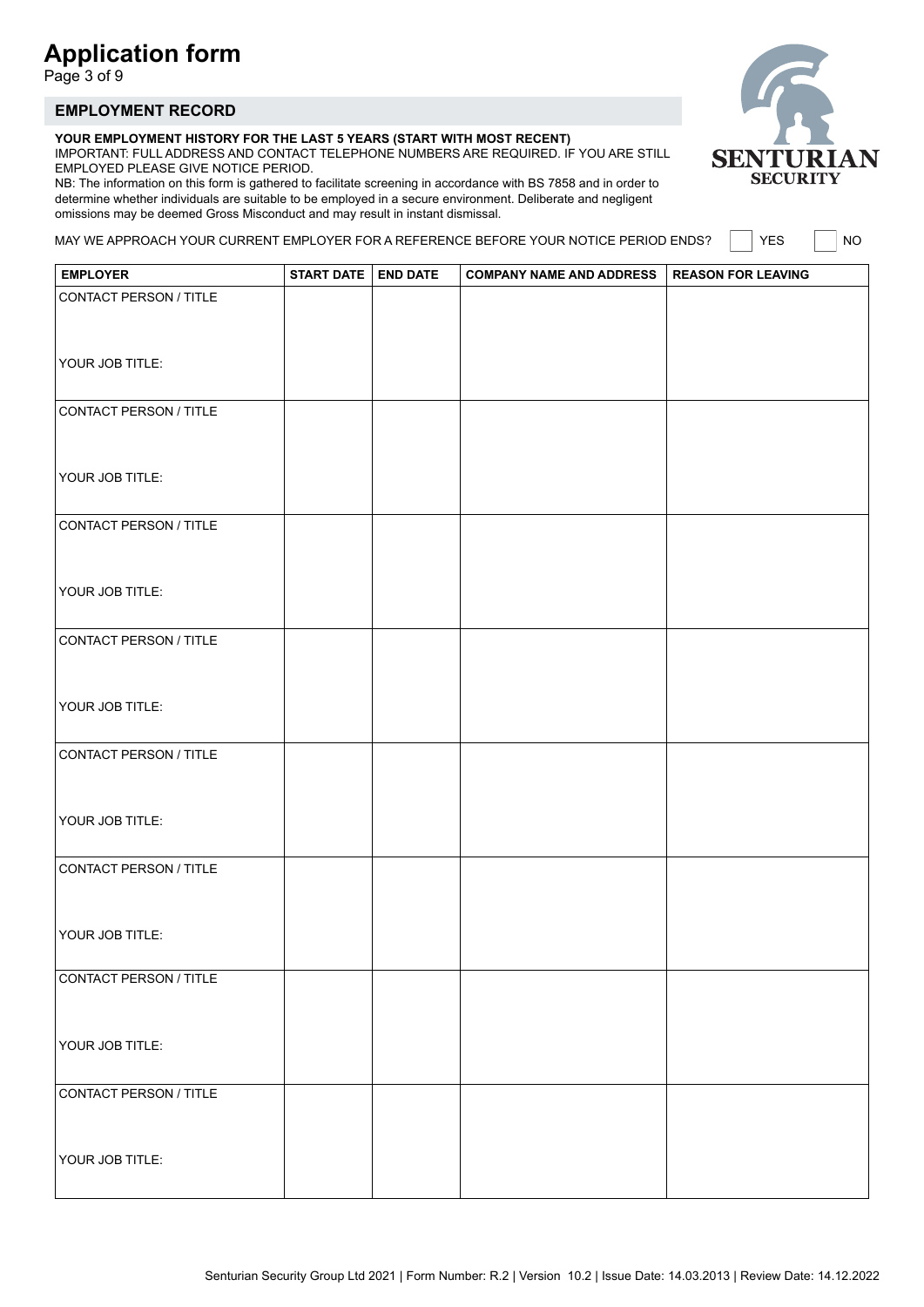Page 4 of 9

## **UNEMPLOYMENT RECORD**

**YOUR UNEMPLOYMENT HISTORY FOR THE LAST 5 YEARS (START WITH MOST RECENT) IMPORTANT: FULL ADDRESS AND CONTACT TELEPHONE NUMBERS ARE REQUIRED**



| DATE UNEMPLOYMENT<br><b>COMMENCED</b> | DATE UNEMPLOYMENT<br><b>ENDED</b> | <b>REGISTERED WITH JOB CENTRE</b> | <b>JOB CENTRE ADDRESS</b> |
|---------------------------------------|-----------------------------------|-----------------------------------|---------------------------|
|                                       |                                   |                                   |                           |
|                                       |                                   |                                   |                           |
|                                       |                                   |                                   |                           |
|                                       |                                   |                                   |                           |
|                                       |                                   |                                   |                           |
|                                       |                                   |                                   |                           |
|                                       |                                   |                                   |                           |
|                                       |                                   |                                   |                           |
|                                       |                                   |                                   |                           |
|                                       |                                   |                                   |                           |
|                                       |                                   |                                   |                           |
|                                       |                                   |                                   |                           |
|                                       |                                   |                                   |                           |
|                                       |                                   |                                   |                           |
|                                       |                                   |                                   |                           |
|                                       |                                   |                                   |                           |
|                                       |                                   |                                   |                           |
|                                       |                                   |                                   |                           |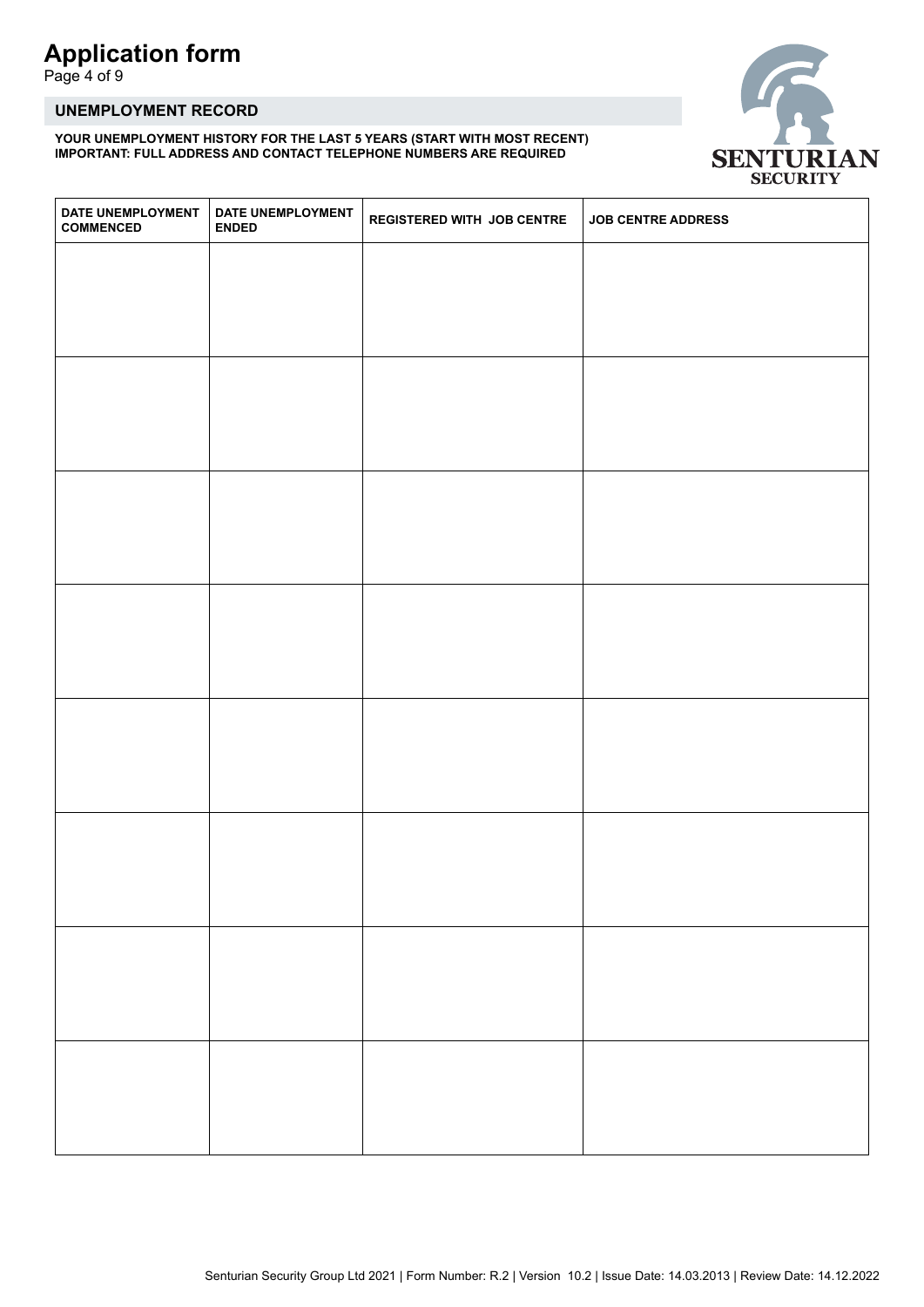Page 5 of 9

## **DISCLOSURE OF CONVICTIONS / REFERENCES**

**BECAUSE OF THE NATURE OF THE WORK FOR WHICH YOU ARE APPLYING, THIS POST IS EXEMPT FROM THE PREVIOUS SECTION 4(2) OF THE REHABILITATION OF OFFENDERS ACT 1974; BY VIRTUE OF THE REHABILITATION OF OFFENDERS ACT 1974 (EXCEPTIONS) ORDER 1975 APPLICANTS ARE, THEREFORE. NOT ENTITLED TO WITHHOLD INFORMATION ABOUT CONVICTIONS WHICH FOR OTHER PURPOSES ARE 'SPENT' UNDER THE PROVISION OF THE ACT, AND IN THE EVENT OF EMPLOYMENT, ANY FAILURE TO DISCLOSE SUCH CONVICTIONS COULD RESULT IN DISMISSAL OR DISCIPLINARY ACTION BY THE COMPANY. ANY INFORMATION GIVEN WILL BE COMPLETELY CONFIDENTIAL AND WILL BE CONSIDERED ONLY ON RELATION TO AN APPLICATION FOR POSITIONS TO WHICH THE ORDER APPLIES.**

HAVE YOU EVER BEEN CAUTIONED OR CONVICTED OF A CRIMINAL OFFENCE EITHER IN THE UK OR ANY  $\bigcap_{Y \in S} \bigcap_{N \in S} N$ OTHER COUNTRY OR ARE THERE PROCEEDINGS PENDING (SUBJECT TO REHABILITATION OF OFFENDERS ACT 10974?

IF YES, GIVE DETAILS INCLUDING DATES

HAVE YOU EVER BEEN SUBJECT TO BANKRUPTCY PROCEEDINGS OR COURT JUDGEMENTS FOR DEBT OR  $\Box$  YES  $\Box$  NO ARE THERE ANY PROCEEDINGS PENDING?

IF YES, GIVE DETAILS

I DECLARE THAT ALL THE ABOVE INFORMATION IS CORRECT AND ACCEPT THAT SHOULD THAT TURN OUT NOT TO BE THE CASE I COULD LIABLE TO INSTANT DISMISSAL.

PRINT NAME:

DATE (DD/MM/YYYY)

SIGNATURE

### **PERSONAL REFEREES**

#### **REFEREE ONE:**

| TITLE:                                       | <b>FORENAME:</b> | SURNAME: |
|----------------------------------------------|------------------|----------|
| TELEPHONE NO:                                | EMAIL:           |          |
| IN WHAT CAPACITY HAVE YOU KNOWN THIS PERSON? |                  |          |
| HOW LONG HAVE YOU KNOWN THIS PERSON?         |                  |          |
| <b>CURRENT ADDRESS:</b>                      |                  |          |
|                                              |                  |          |
| POSTCODE:                                    |                  |          |

### **REFEREE TWO:**

| TITLE:                                       | FORENAME: | SURNAME: |
|----------------------------------------------|-----------|----------|
| TELEPHONE NO:                                | EMAIL:    |          |
| IN WHAT CAPACITY HAVE YOU KNOWN THIS PERSON? |           |          |
| HOW LONG HAVE YOU KNOWN THIS PERSON?         |           |          |
| <b>CURRENT ADDRESS:</b>                      |           |          |
|                                              |           |          |
| POSTCODE:                                    |           |          |

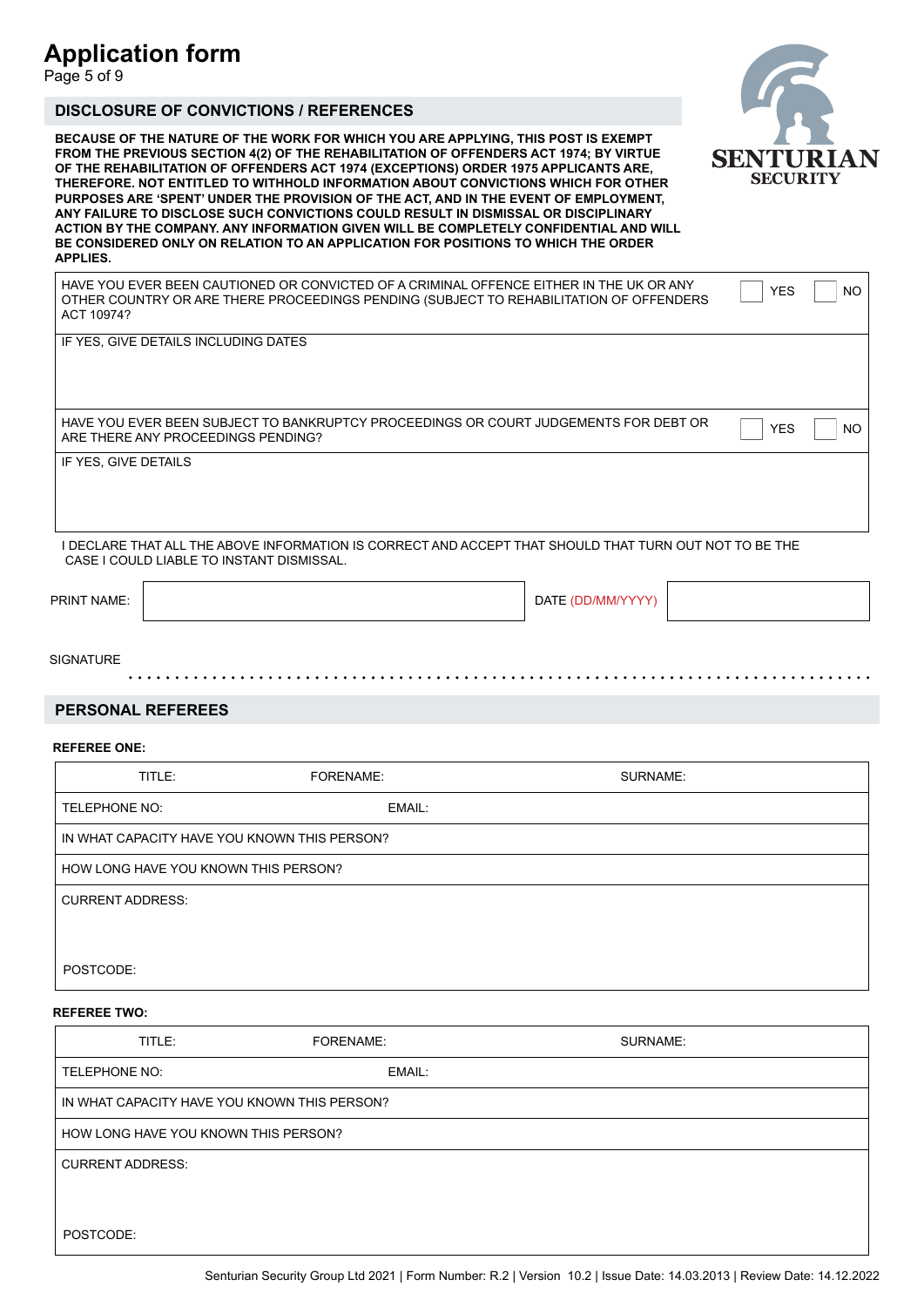## Page 6 of 9

# **WORKING TIME DIRECTIVE - 48 HOUR WEEK**



THE 48-HOUR WEEK WORKING TIME DIRECTIVE HAS BEEN IN FORCE SINCE 1ST OCTOBER 1998. UNDER THESE REGULATIONS SENTURIAN SECURITY LTD MUST OBTAIN YOUR WRITTEN PERMISSION IF YOU WISH TO WORK MORE THAN 48 HOURS PER WEEK.

IF YOU DO WISH TO WORK MORE THAN 48 HOURS PER WEEK, YOU NEED TO SIGN THE AGREEMENT BELOW. IF YOU CHANGE YOUR MIND ABOUT THIS LATER, YOU WILL NEED TO INFORM THE HUMAN RESOURCE DEPARTMENT IN WRITING, GIVING 3 MONTHS NOTICE, SO THAT YOUR ROSTERS MAY BE AMENDED.

THE DIRECTIVE STATES THAT THE SECURITY INDUSTRY IS NOT BOUND TO COMPLY WITH REGULATIONS RELATING TO NIGHT WORKERS WORKING LONGER THAN EIGHT HOURS IN TWENTY FOUR, REST PERIODS OF ELEVEN HOURS PER DAY OR ONE DAY PER WEEK OR A REST PERIOD EVERY SIX HOURS WORKED, PROVIDED THAT YOU ARE ALLOWED THE SAME REST AT A LATER TIME.

IF, HOWEVER, YOU WISH TO WORK AND BE PAID FOR RATHER THAN TAKE REST BREAKS, YOU CAN DO SO, PROVIDED THAT THERE IS WORK AVAILABLE AND YOU HAVE RETURNED THIS SIGNED AGREEMENT ENCLOSED.

IF YOU HAVE ANY QUERIES OR NEED FURTHER EXPLANATION, PLEASE DO NOT HESITATE TO CONTACT THE HUMAN RESOURCES DE-PARTMENT OR SPEAK TO YOUR MANAGER.

I DO NOT WISH TO WORK MORE THAN 48 HOURS PER WEEK

I AM PREPARED TO WORK MORE THAN 48 HOURS PER WEEK AND THEREFORE WISH TO 'OPT OUT OF THE REGULATION.

PRINT NAME:

DATE (DD/MM/YYYY)

**SIGNATURE** 

## **STATUTORY SICK PAY**

HAVE YOU MADE A CLAIM FOR ANY OF THE FOLLOWING STATE BENEFITS DURING THE LAST 57 DAYS? THIS INFORMATION IS REQUIRED FOR STATUTORY SICK PAY PURPOSES.

| <b>SICKNESS BENEFIT</b>                                                                                                       |  |
|-------------------------------------------------------------------------------------------------------------------------------|--|
| <b>MATERNITY ALLOWANCE</b>                                                                                                    |  |
| INVALIDITY PENSION                                                                                                            |  |
| NON-CONTRIBUTORY INVALIDITY PENSION                                                                                           |  |
| UNEMPLOYMENT BENEFIT WHICH HAS FOLLOWED<br>ENTITLEMENT TO INVALIDITY PENSION (ENTITLEMENT<br>ARISES AFTER 28 WEEKS' SICKNESS) |  |
| MY BENEFIT STOPPED ON                                                                                                         |  |

## **DECLARATION OF CONSENT**

I CERTIFY THAT THE INFORMATION I HAVE PROVIDED IN THIS APPLICATION IS CORRECT TO THE BEST OF MY KNOWLEDGE AND BELIEF. I FULLY UNDERSTAND THAT IT IS A CRIMINAL OFFENCE TO MAKE FALSE STATEMENTS ON THIS APPLICATION FORM UNDER SECTION 16 OF THE THEFT ACT 1968. I ALSO UNDERSTAND THAT ANY FALSE STATEMENT MAY BE SUFFICIENT CAUSE OF REJECTION OF MY APPLICATION OR. IF EMPLOYED, DISMISSAL WITHOUT NOTICE.

I FURTHER CERTIFY THAT I HAVE COMPLETED THE APPLICATION FORM IN MY OWN HANDWRITING AND UNDERSTAND THAT THE EMPLOYMENT IS SUBJECT TO SATISFACTORY REFERENCES AND SCREENING IN ACCORDANCE WITH BS 7858 OR AS IT MAY BE AMENDED.

I AUTHORISE THE COMPANY OR ANY THIRD PARTY NOMINATED BY THE COMPANY TO PERFORM A VETTING SERVICE AND TO HOLD THE INFORMATION CONTAINED IN THE APPLICATION FOR EMPLOYMENT. SUCH INFORMATION WILL BE SUBJECT TO THE DATA PROTECTION ACT 2018 AND THE GENERAL DATA PROTECTOION REGULATION (GDPR).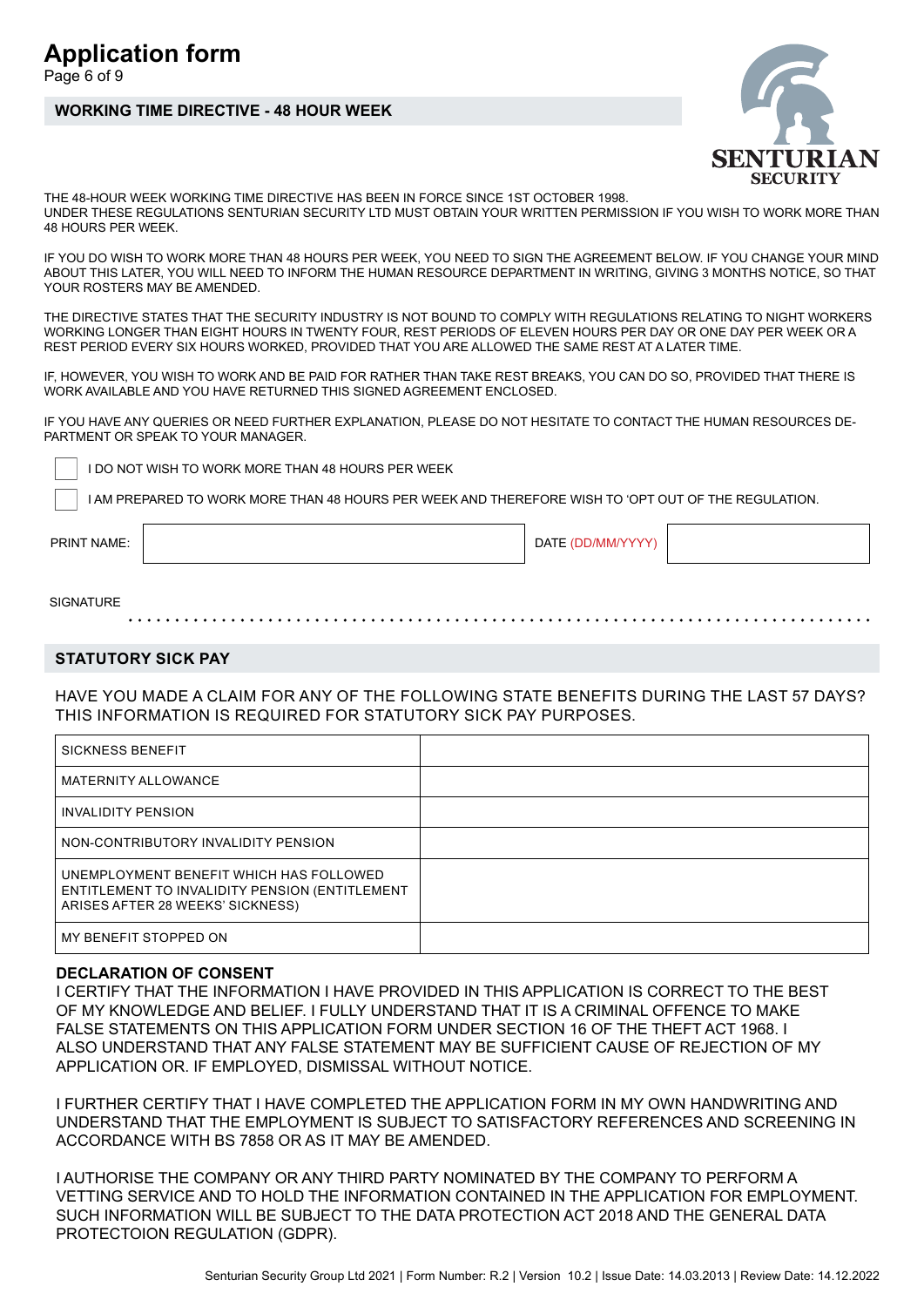# **STATUTORY SICK PAY CONT.**



BY RETURNING THIS FORM TO US YOU HAVE CONSENTED TO US REQUESTING REFERENCES TO INCLUDE: EMPLOYMENT, EDUCATION, SELF-EMPLOYMENT, DWP AND HMRC, PERSONNEL AND DOCUMENTARY EVIDENCE TO COVER ANY UNACCOUNTED PERIODS IN YOUR APPLICABLE HISTORY.

I UNDERSTAND AND AGREE THAT ANY OFFER OF EMPLOYMENT IS CONDITIONAL ON THE VERIFICATION, TO SENTURIAN SECURITY'S SATISFACTION, OF THE INFORMATION PROVIDED ON THE APPLICATION FORM. I CONFIRM THAT THE INFORMATION I HAVE PROVIDED ON THE APPLICATION FORM IS TRUE AND COMPLETE TO THE BEST OF MY KNOWLEDGE.

I UNDERSTAND THAT THE CHECK WILL INVOLVE VERIFICATION OF THE DETAILS AS SPECIFIED BELOW. I ALSO UNDERSTAND THAT IT MIGHT BE A CRIMINAL OFFENCE TO ATTEMPT TO OBTAIN EMPLOYMENT BY DECEPTION AND THAT ANY MISREPRESENTATION, OMISSION OF A MATERIAL FACT OR DECEPTION WILL BE CAUSE FOR IMMEDIATE CANCELLATION OF CONSIDERATION OF EMPLOYMENT OR DISMISSAL IF ALREADY EMPLOYED.

I UNDERTAKE TO COOPERATE WITH THE VETTING PROCEDURE IN PROVIDING ANY ADDITIONAL INFORMATION REQUIRED TO MEET THE CRITERIA.

I HERBY AUTHORISE SENTURIAN SECURITY LTD TO VERIFY INFORMATION PRESENTED ON MY APPLICATION FORM, WHICH MAY INCLUDE EXPLICIT INFORMATION COVERED BY THE EUROPEAN DIRECTIVE 95/46. I AUTHORISE SENTURIAN SECURITY LTD TO MAKE A CONSUMER INFORMATION SEARCH WITH A CREDIT REFERENCE AGENCY, WHICH WILL KEEP A RECORD OF THAT SEARCH AND MAY SHARE THE INFORMATION WITH OTHER CREDIT REFERENCE AGENCIES. I AUTHORISE SENTURIAN SECURITY TO OBTAIN REFERENCE CHECKS OF MY EMPLOYMENT, INCLUDING CURRENT EMPLOYMENT AND TO CONTACT THE DEPARTMENT OF WORKS AND PENSIONS TO CONFIRM PERIODS OF UNEMPLOYMENT (IF ANY).

I UNDERSTAND THAT IF ANY UNSATISFACTORY REFERENCE IS RECEIVED FROM MY CURRENT EMPLOYER AFTER I HAVE ACCEPTED A ROLE WITH SENTURIAN SECURITY, MY EMPLOYMENT MAY BE TERMINATED WITH IMMEDIATE EFFECT.

I CONFIRM THAT MY CONSENT IS EXPLICIT, FULLY INFORMED AND FREELY GIVEN FOR THE PURPOSE OF THE ACT.

PRINT NAME:

DATE (DD/MM/YYYY)

**SIGNATURE** 

**PLEASE CHECK CAREFULLY AND ENSURE ALL PAGES ARE COMPLETED, THEN RETURN THE APPLICATION FORM TO: HR DEPARTMENT, SENTURIAN SECURITY LTD, DESAI HOUSE, 9-13 HOLBROOK LANE, COVENTRY, CV6 4AD**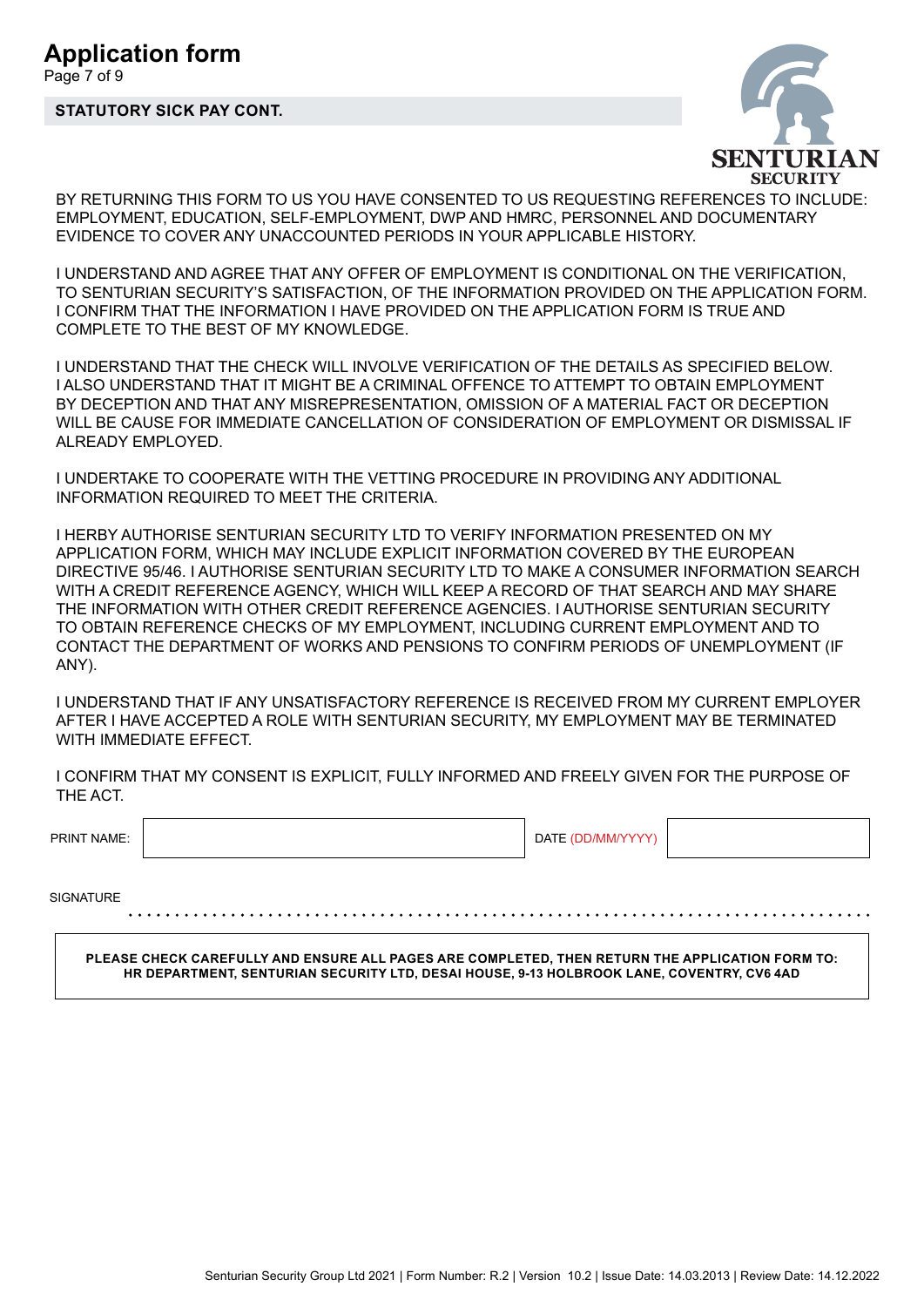# Page 8 of 9

# **EQUAL OPPORTUNITIES POLICY**



SENTURIAN SECURITY LTD VALUES DIVERSITY AND HAS AN EQUALITIES POLICY TO ENSURE THAT ALL APPLICANTS ARE TREATED FAIRLY, THAT THEY ARE APPOINTED SOLELY ON THEIR SUITABILITY FOR THE POST IRRESPECTIVE OF RACE, DISABILITY, SEXUALITY OR AGE.

WE ARE COMMITTED TO ENSURING EQUAL ACCESS TO EMPLOYMENT AND DETAILS FROM THIS FORM WILL ALLOW US TO IDENTIFY ANY GROUPS THAT ARE UNDER-REPRESENTED IN OUR WORKFORCE. YOUR ANSWERS TO THESE QUESTIONS BELOW WILL BE COLLATED ELECTRONICALLY FOR THIS PURPOSE.

| FORENAME:                                                  |                                                                      |                                                    | SURNAME:                                                                           |  |
|------------------------------------------------------------|----------------------------------------------------------------------|----------------------------------------------------|------------------------------------------------------------------------------------|--|
| <b>BRITISH</b><br><b>IRISH</b><br><b>OTHER</b><br>DESCRIBE | <b>WHITE &amp; BLACK</b><br><b>WHITE &amp; ASIAN</b><br><b>OTHER</b> | <b>CARIBBEAN</b><br><b>AFRICAN</b><br><b>OTHER</b> | <b>CHINESE</b><br><b>INDIAN</b><br><b>PAKISTAN</b><br><b>OTHER</b><br><b>OTHER</b> |  |
| GENDER:                                                    | MALE<br><b>FEMALE</b>                                                | <b>OTHER</b>                                       | DATE OF BIRTH:                                                                     |  |